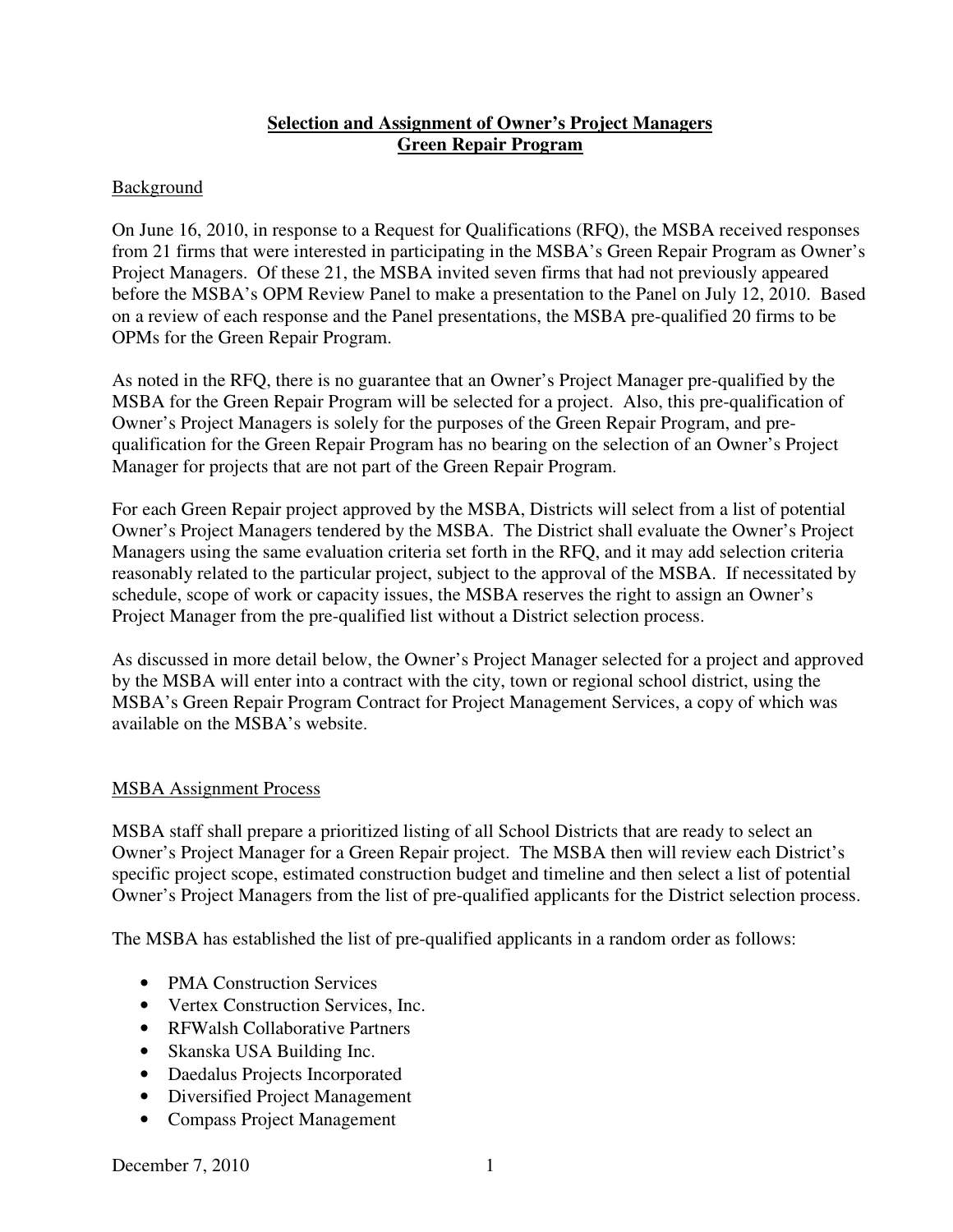- KVAssociates, Inc.
- Atlantic Construction & Management, Inc.
- Municipal Building Consultants, Inc.
- STV Construction, Inc.
- NETCO Construction Project Managers, Inc.
- Knight, Bagge, & Anderson, Inc.
- P3 Project Planning Professionals
- URS Corporation
- Strategic Buildings Solutions, LLC.
- Potomac Capital Advisors
- Pinck & Co.
- Bargmann, Hendrie + Archtype, Inc.
- Maguire Group

When determining which firms to tender to the School District, the MSBA will begin at the top of this list and select applicants to tender to the district based on the complexity of the project's scope, the estimated costs of the project, the number of schools involved and/or the geographical location of the project.

The MSBA will strive to select a minimum of three firms for each District selection process, and before tendering a particular firm to a District, the MSBA will review each firm's application to confirm that:

- a. The Firm is independent of the Project and is not participating in any other role or function related to the Project;
- b. The Firm's experience as submitted in its application is well suited to the specific scope of work as defined by the District; and
- c. The Firm has adequate resources and capacity to accomplish the work based on their current workload, geographic location, and the number of assignments received as part of the MSBA Green Repair Program.

If the MSBA determines that a firm does not satisfy all of the above objectives for a particular Project, the MSBA will not select that firm for the Project and will proceed to the next firm on the pre-qualified list until it finds a firm that satisfies each of these objectives for that Project. The passed-over firm will be considered for the next Green Repair Project, and the MSBA will perform the same analysis to determine whether it meets the above objectives.

## District selection process

## *The District must complete the following selection process in two weeks.*

1) The District shall assemble a selection committee, which shall include, at a minimum, one member designated by the school committee, the superintendent of schools or his/her designee, and the chief executive officer of the city or town or his/her designee.

December 7, 2010 2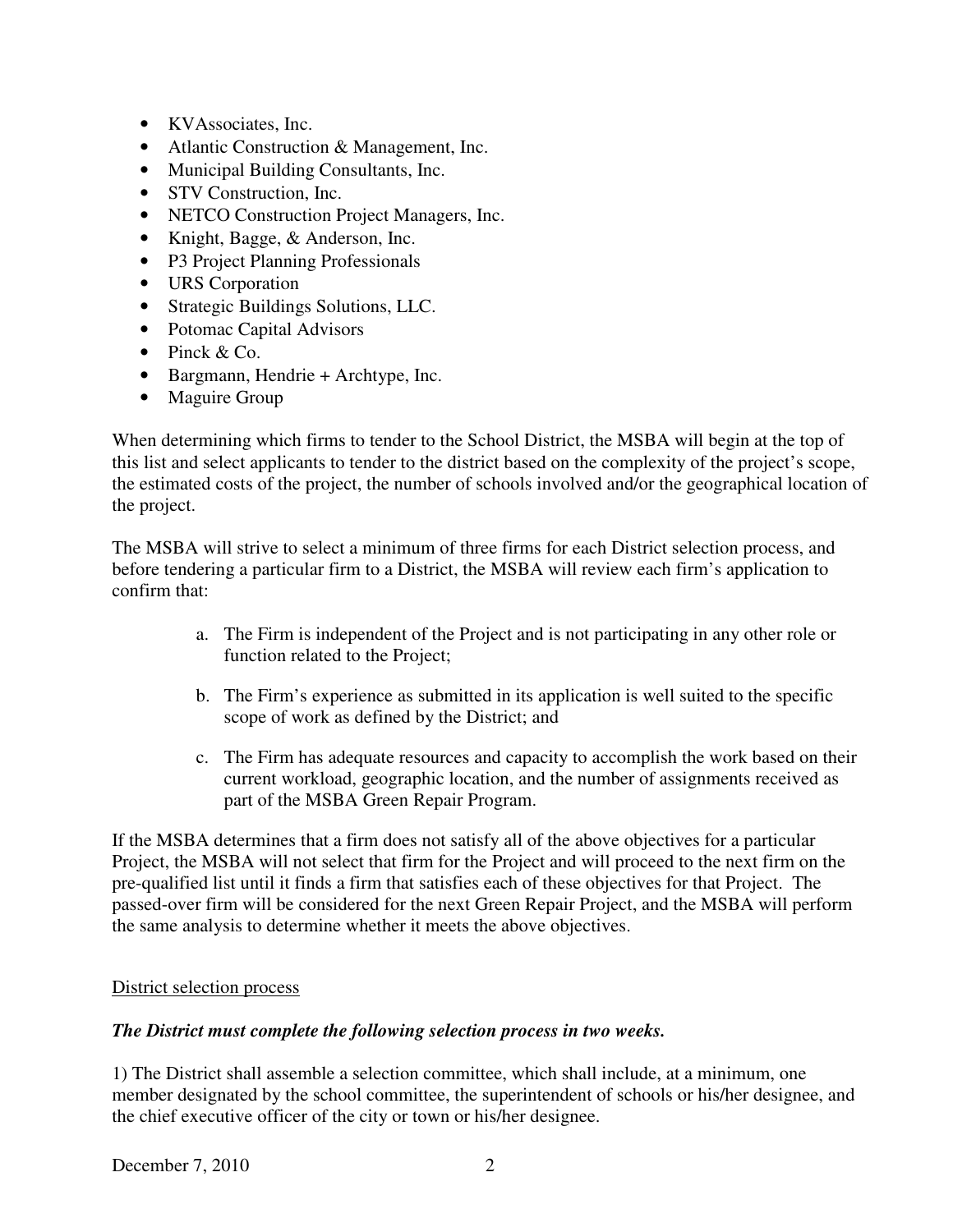2) The District shall submit to the MSBA the selection criteria it will use to perform its selection. See attached Selection Criteria Form. The District *must* utilize the following selection criteria in its selection, at a minimum, but it may utilize all of the criteria established in the RFQ and may add additional criteria that are relevant to the specific project scope, subject to approval by the MSBA.

- a. Prior similar experience
- b. Personnel qualifications and key personnel assigned to the work
- c. Current workload and capacity

If the District would like to utilize evaluation criteria in addition to those set forth in the RFQ, such proposed additional criteria must be set forth in the Selection Criteria Form and approved by the MSBA before the District begins its review of the applications.

3) Upon receipt and acceptance of the District's Selection Criteria Form, the MSBA Green Repair Project Manager shall forward a list of pre-qualified Owner's Project Managers to the District and a copy of their applications.

4) The District shall review each of the applications received from the MSBA. After review of the applications, the District may opt to conduct interviews, provided the interviews are complete within the 2-week timeframe. If the District decides to conduct interviews, it must notify the MSBA of the date and time and submit the interview questions for acceptance by the MSBA. The MSBA may choose to participate in the interview process.

5) The District shall select an Owner's Project Manager in accordance with the approved selection criteria. The District then shall prepare the OPM Record of Selection form and submit the signed selection form to the MSBA for its consideration. After accepting the selection of an Owner's Project Manager, the MSBA will complete the OPM Record of Selection form and forward it to the District.

6) Upon receipt of the MSBA's acceptance of the OPM Record of Selection form, the District shall negotiate the fee with the selected Owner's Project Manager and execute the Green Repair Program Contract for Project Manager Services. Prior to execution of the Green Repair Program Contract for Project Management Services with the School District, the selected Owner's Project Manager shall submit to the School District a certificate of insurance that meets the requirements set forth in the Green Repair Program Contract for Project Management Services. The District shall forward a copy of the executed Contract to the MSBA.

Standard letters, contracts and deliverables

- 1) MSBA e-mail notification to District of OPM selection applications
- 2) District Selection Criteria form
- 3) Record of Selection and MSBA Acceptance of Selection form
- 4) Green Repair Program Contract for Project Management Services (http://www.massschoolbuildings.org/program\_ektid652.aspx)
- 5) District Transmittal of executed Contract for Owner's Project Management Services, project schedule, and work plan

December 7, 2010 3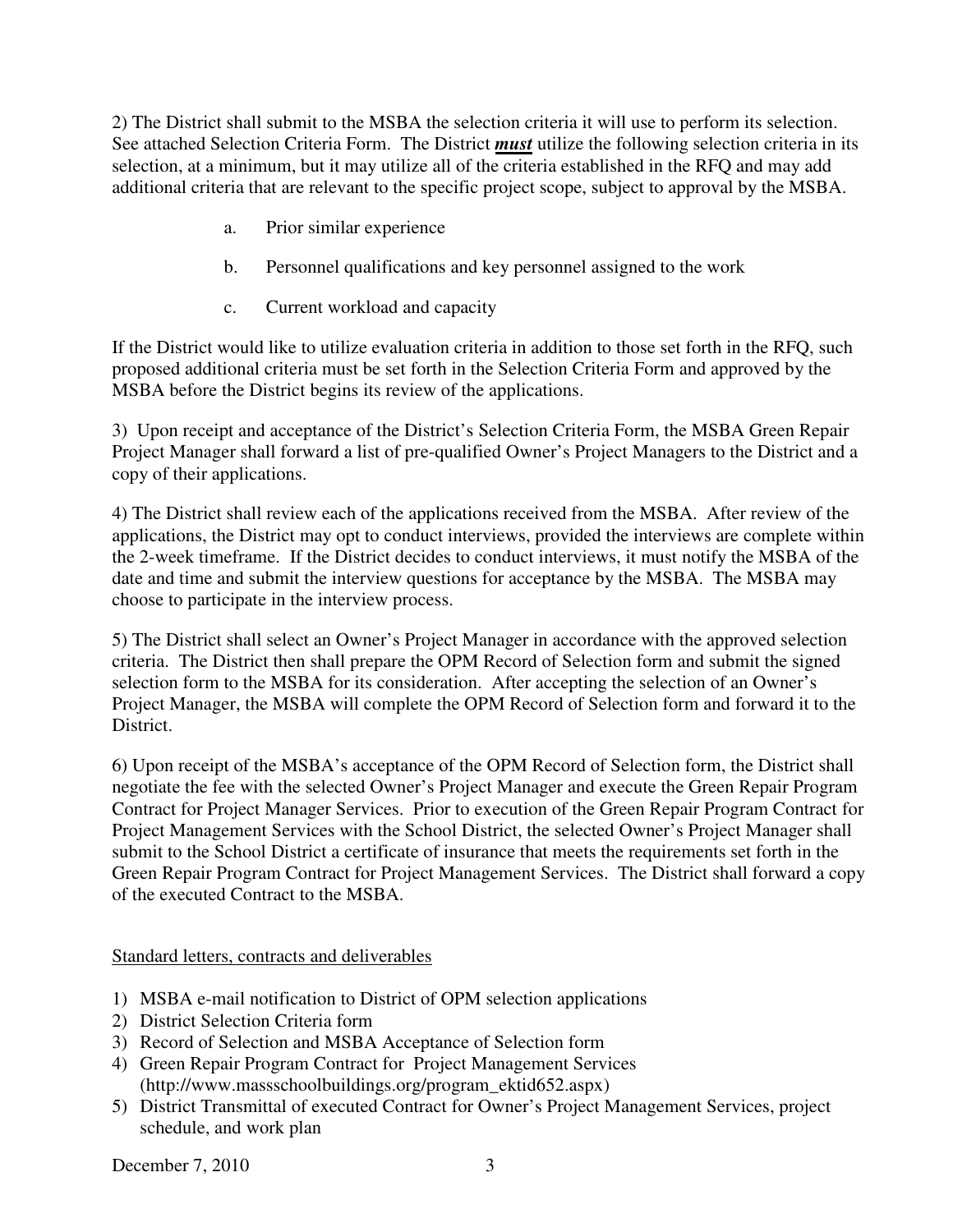# **[Letterhead of City/Town/Regional School District]**

## **Selection Criteria Form Owner's Project Manager Green Repair Program**

1) District Selection Committee

In accordance with "Selection and Assignment of Owner's Project Managers – Green Repair Program," assembled for your review and approval is the membership of the Selection Committee for (NAME OF DISTRICT). Committee Members include the following:

| <b>Designation</b>           | <b>Name and Title</b> | <b>E-Mail Address and</b> |
|------------------------------|-----------------------|---------------------------|
|                              |                       | <b>Phone Number</b>       |
| <b>School Committee</b>      |                       |                           |
| Member*                      |                       |                           |
| Superintendent of schools    |                       |                           |
| or his/her designee*         |                       |                           |
| <b>Local Chief Executive</b> |                       |                           |
| Officer or his/her           |                       |                           |
| $designee*$                  |                       |                           |
| Other members (Please        |                       |                           |
| add lines, if necessary, to  |                       |                           |
| indicate additional          |                       |                           |
| members of selection         |                       |                           |
| committee)                   |                       |                           |

(Please provide name, title, address and phone number of each member.)

\*Required members

## 2) District Selection Criteria

In accordance with "Selection and Assignment of Owner's Project Manager – Green Repair Program," assembled for your review and approval is the Selection Criteria that the District intends to use (as noted by a check below) for selecting an Owner's Project Manager from the applicants pre-selected through the Green Repair Program for (NAME OF SCHOOL). Selection Criteria include the following:

| a.) Selection Criteria                    | Criteria<br>selected |
|-------------------------------------------|----------------------|
| <b>Prior Similar</b><br><b>Experience</b> | X                    |
| Personnel<br><b>Qualifications</b>        | X                    |
| <b>Current Workload</b><br>and Capacity   | X                    |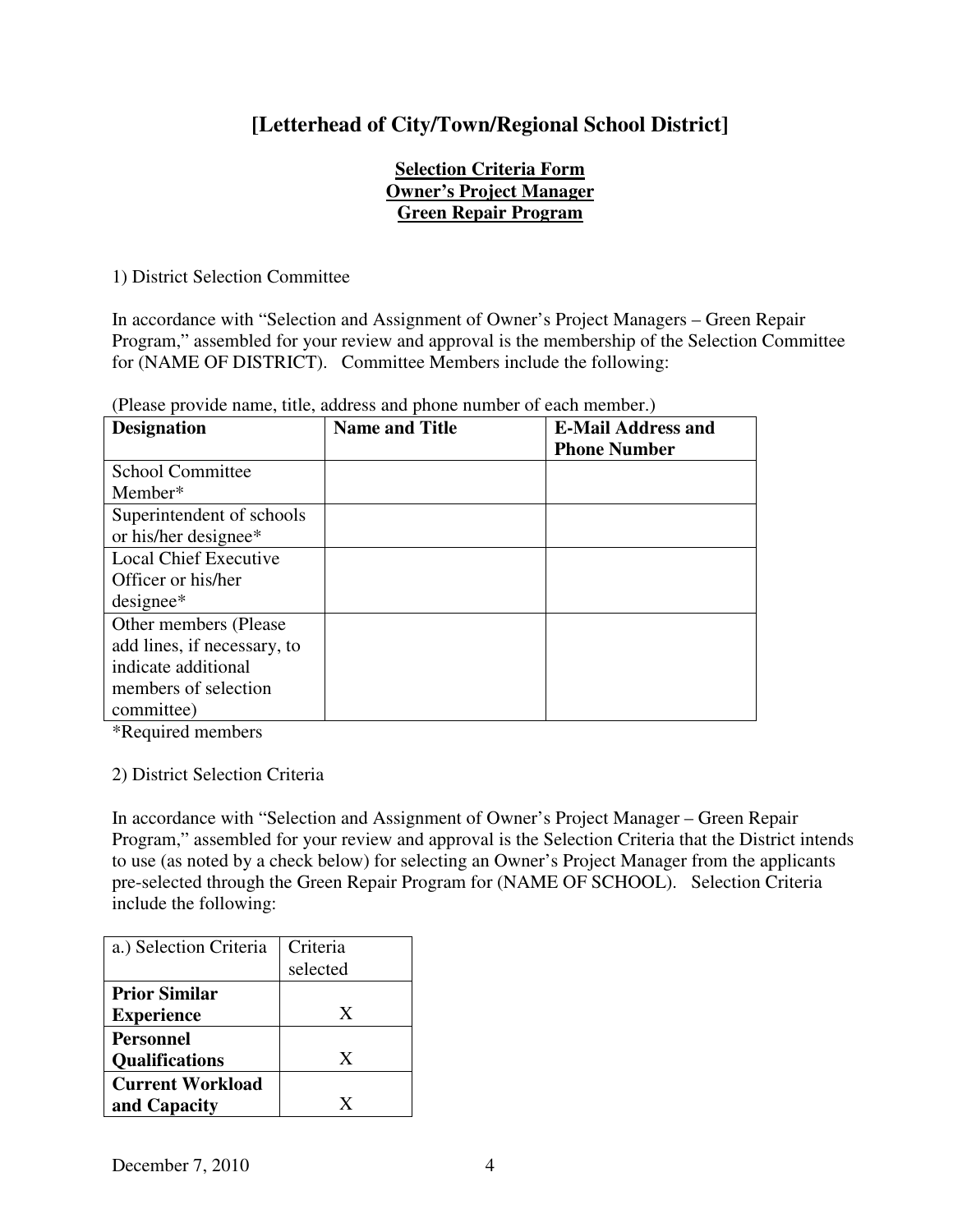| Experience with            |  |
|----------------------------|--|
| <b>Stretch Energy Code</b> |  |
| Knowledge of               |  |
| <b>Energy Efficiency</b>   |  |
| Programs                   |  |
| Knowledge of               |  |
| Construction               |  |
| Procurement Law            |  |
| <b>Additional Criteria</b> |  |

(Bold selection criteria must be utilized by the District in its evaluation.)

b) Description of rating system to be used for the Selection Criteria: (NOTE: The MSBA recommends use of a numerical rating rather than least/advantageous and highly advantageous.)

#### 3) District Interviews

If the District chooses to conduct interviews after review of the applications, the District will notify the MSBA of the time and submit the interview questions for acceptance by the MSBA. The MSBA may choose to participate in the interview process.

The (NAME OF DISTRICT) recommends as outlined in steps 1 and 2 above the District Selection Committee Members and the Selection Criteria and agrees to notify the MSBA before conducting interviews, if any.

Sincerely,

By: \_\_\_\_\_\_\_\_\_\_\_\_\_\_\_\_\_\_\_\_\_\_\_\_\_\_\_\_\_\_\_\_\_\_\_\_\_\_\_ Authorized signature for District

Title: \_\_\_\_\_\_\_\_\_\_\_\_\_\_\_\_\_\_\_\_\_\_\_\_\_\_\_\_\_\_\_\_\_\_\_\_\_\_\_

Date:

Accepted by MSBA Date

\_\_\_\_\_\_\_\_\_\_\_\_\_\_\_\_\_\_\_\_\_\_\_\_\_\_\_\_\_\_\_\_\_\_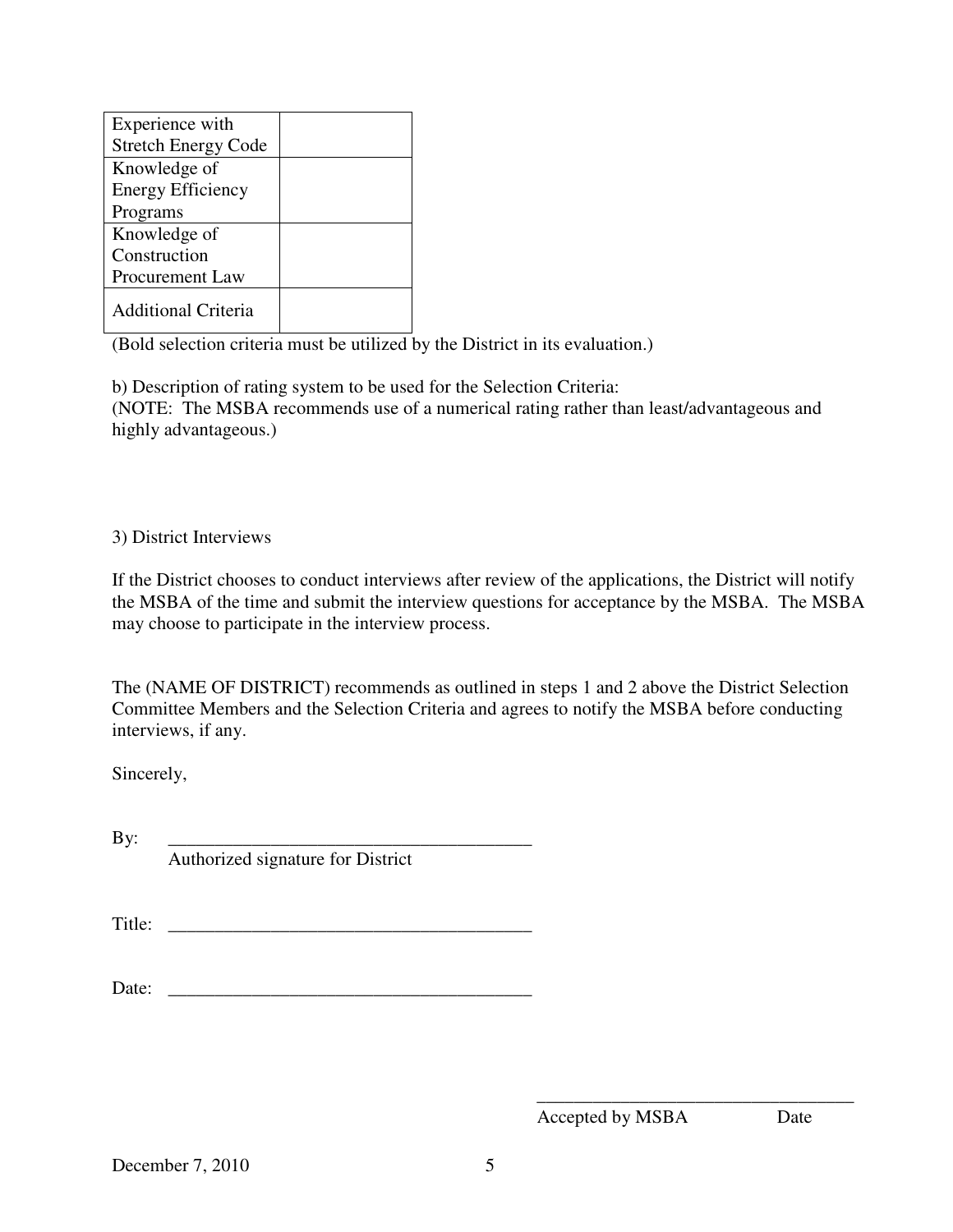# **[Letterhead of City/Town/Regional School District]**

## **Record of Selection Form Owner's Project Manager Green Repair Program**

1) District Selection

In accordance with "Selection and Assignment of Owner's Project Managers – Green Repair Program," assembled for your review are the evaluation results of the District using the Selection Criteria approved by the MSBA for selecting an Owner's Project Manager from the applicants preselected through the Green Repair Program for (NAME OF SCHOOL). The results from the evaluation of received responses are as follows:

*(Please add columns, if necessary, dependent upon the number of responses received from the MSBA for evaluation.)* 

| a.) Selection            | Criteria | Owner's Project | Owner's Project | Owner's Project |
|--------------------------|----------|-----------------|-----------------|-----------------|
| Criteria                 | selected | Manager:        | Manager:        | Manager:        |
|                          |          |                 |                 |                 |
| <b>Prior Similar</b>     |          |                 |                 |                 |
| <b>Experience</b>        | X        |                 |                 |                 |
| <b>Personnel</b>         |          |                 |                 |                 |
| <b>Qualifications</b>    | X        |                 |                 |                 |
| <b>Current</b>           |          |                 |                 |                 |
| <b>Workload and</b>      | X        |                 |                 |                 |
| Capacity                 |          |                 |                 |                 |
| Experience with          |          |                 |                 |                 |
| <b>Stretch Energy</b>    |          |                 |                 |                 |
| Code                     |          |                 |                 |                 |
| Knowledge of             |          |                 |                 |                 |
| <b>Energy Efficiency</b> |          |                 |                 |                 |
| Programs                 |          |                 |                 |                 |
| Knowledge of             |          |                 |                 |                 |
| Construction             |          |                 |                 |                 |
| Procurement Law          |          |                 |                 |                 |
| Additional               |          |                 |                 |                 |
| Criteria                 |          |                 |                 |                 |
| Total                    |          |                 |                 |                 |

(Bold selection criteria must be utilized by the District in its evaluation.)

b) Description of rating system used for the Selection Criteria:

(NOTE: The MSBA recommends use of a numerical rating rather than least/advantageous and highly advantageous.)